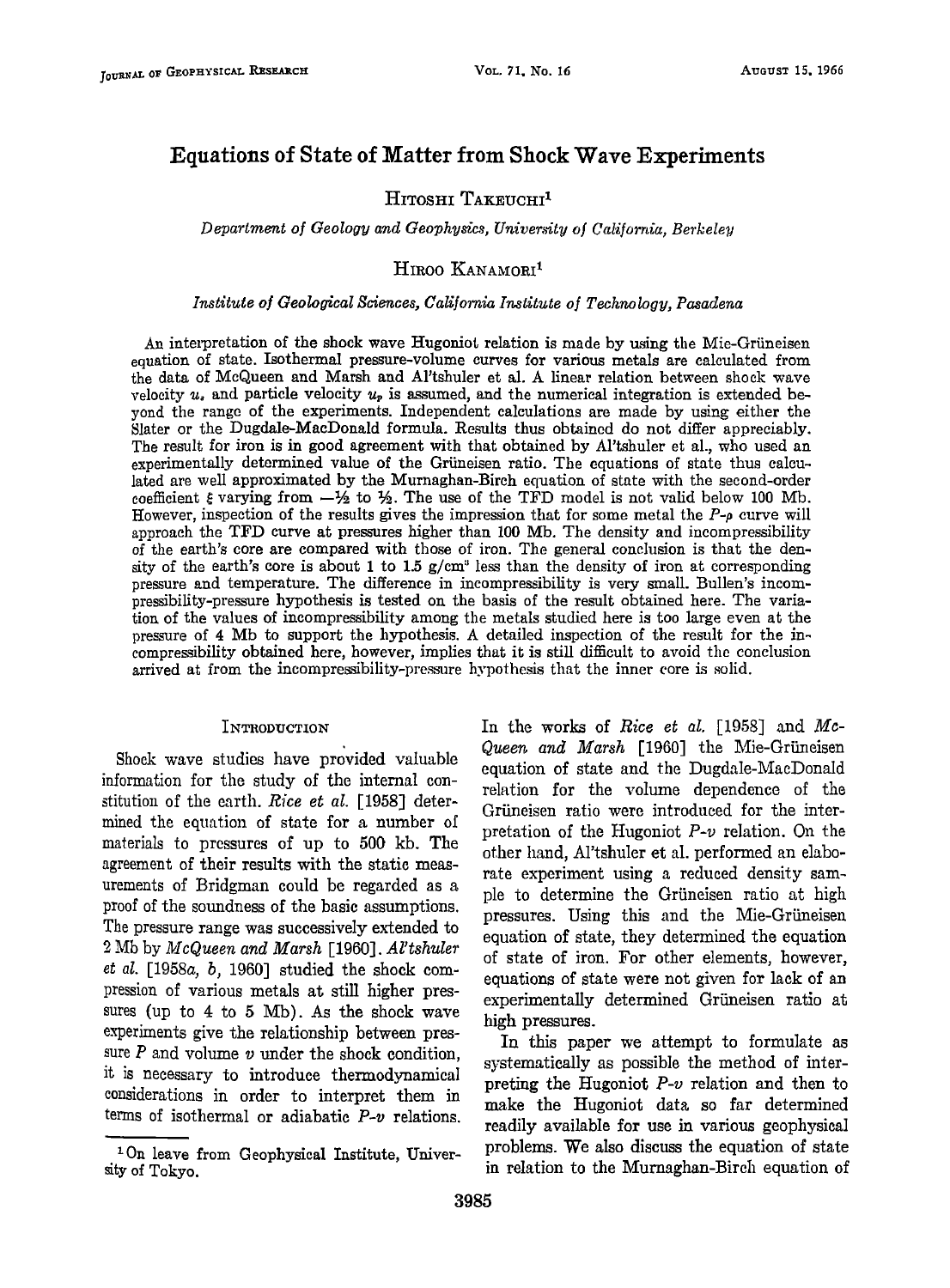**state for moderately high pressure and the Thomas-Fermi-Dirac equation of state for extremely high pressures. The variation with pressure of incompressibility k, Debye's temperature**   $\Theta$ , and the Grüneisen ratio  $\gamma$  are also calculated. **The method is also extended to the calculation of isothermal pressure-density relations for elerated temperatures. All these data are used in discussing problems of basic geophysical interest, such as Bullen's incompressibility-pressure hypothesis and the distribution of density and incompressibility in the earth's core.** 

#### **METHOD OF INTERPHETATION**

**Shock wave experiments determine the shock**  wave velocity  $u<sub>s</sub>$  and particle velocity  $u<sub>p</sub>$  in the **sample. Using the laws of conservation of mass, momentum, and energy, we can derive the fol**lowing relations [Rice et al., 1958]:

$$
u_{\rm r} = v_{H0}[(P_H - P_{H0})/(v_{H0} - v)]^{1/2} \qquad (1)
$$

$$
u_p = [(P_H - P_{H0})(v_{H0} - v)]^{1/2} \qquad (2)
$$

$$
E_H = E_{H0} + \frac{1}{2}(P_H - P_{H0})(v_{H0} - v) \qquad (3)
$$

where  $v, P_{H}$ , and  $E_{H}$  denote the specific volume, **pressure, and internal energy of the sample**  under shock compression.  $v_{H0}$ ,  $P_{H0}$ , and  $E_{H0}$  are **the quantities corresponding to the state before the passage of the shock front. A set of u, and**   $u<sub>n</sub>$  values determined experimentally under various shock pressures provides a Hugoniot P-v relation through  $(1)$  and  $(2)$ . Generally,  $u<sub>r</sub>$  and **% for a single material can conveniently be expressed by the relation** 

$$
u_{\bullet} = C_0 + \lambda u_{\nu} \tag{4}
$$

where  $C_0$  and  $\lambda$  are constants characteristic of **the material considered. Although this relation does not seem to have any theoretical basis, it fits the data remarkably well [Alder, 1963]. By introducing the relation, we can express the experimental results simply by the two parameters**   $C_0$  and  $\lambda$ , which in turn give an explicit Hugo**niot relation through (1), (2), and (4) as** 

$$
P_H = P_{H0} + \frac{C_0^2 (v_{H0} - v)}{[v_{H0} - \lambda (v_{H0} - v)]^2}
$$
 (5)

**Since Pu denotes the pressure under the shock condition with elevated temperature, it is necessary to remove from it the temperature effect**  to obtain the  $0^{\circ}K$  isothermal equation of state.

**For this purpose the Mie-Griineisen equation o state is introduced:** 

$$
P_H-P_K=\gamma(E_H-E_K)/v\qquad (6)
$$

where  $\gamma$  is Grüneisen's ratio and  $P<sub>\kappa</sub>$  is the pres sure necessary for compressing at  $0^{\circ}K$  a mate **rial to a state having the same specific volum•**   $v$  as that under the shock compression.  $E_r$  if the internal energy for the  $0^{\circ}K$  isothermal com. pression and is related to  $P<sub>\kappa</sub>$  by

$$
P_K = -(\partial E_K/\partial v)_T \tag{7}
$$

**Putting (3) into (6) leads to** 

$$
\gamma = \frac{v(P_H - P_K)}{\frac{1}{2}(P_H - P_{H0})(v_{H0} - v) + E_{H0} - E_K}
$$
 (8)

The volume dependence of Grüneisen's ratio **was given by Slater and later by Dugdale and MacDonald [see Rice ei aL, 1958]. Both form. ulas can be written as** 

$$
-2(\gamma + \beta)/v = \frac{d^2(P_{K}v^{\alpha})}{dv^2} / \frac{d(P_{K}v^{\alpha})}{dv}
$$
 (9)

where  $\alpha$  and  $\beta$  are constants. In Slater's formula  $\alpha$  =0 and  $\beta$  =  $\frac{2}{3}$ , and in Dugdale and Mac-**Donald's formula**  $\alpha = \frac{2}{3}$  **and**  $\beta = \frac{1}{3}$ **. Equaticns 7, 8, and 9 are the basic equations determining the 0°K isothermal**  $P-v$  **relation of the material. In integrating these, we used**  following procedures. We let  $v_{x_0}$  be the specific volume of the material at  $0^{\circ}K$  and zero pressure. Introducing new variables x and  $q_x$ , de**fined by** 

 $x = v_{\kappa_0}/v - 1$ 

and

$$
\sum_{i=1}^{n} a_i
$$

 $(10)$ 

$$
\partial P_K / \partial x = q_K \tag{11}
$$

**we can rewrite (7), (8), and (9) as** 

$$
\partial E_K/\partial x = v_{K0} P_K/(1+x)^2 \qquad (12)
$$

$$
\frac{\partial q_{\kappa}}{\partial x} = \frac{2}{1+x} \left( \gamma - \frac{1}{3} \right) q_{\kappa} \quad \text{(Slater)} \tag{13}
$$

$$
\frac{\partial q_K}{\partial x} = \frac{2\gamma}{1+x} q_K - \frac{4}{3} \frac{1}{(1+x)^2}
$$
  
\n $\cdot (\gamma + \frac{1}{6}) P_K$  (Dugdale-MacDonald) (13a)  
\nwhere

$$
\gamma = (P_H - P_R) / \left\{ \frac{1}{2} P_H \left[ \frac{v_{H0}}{v_{K0}} (1 + x) - 1 \right] + \frac{(1 + x)}{v_{K0}} \left[ E_{H0} - E_R \right] \right\}
$$
 (14)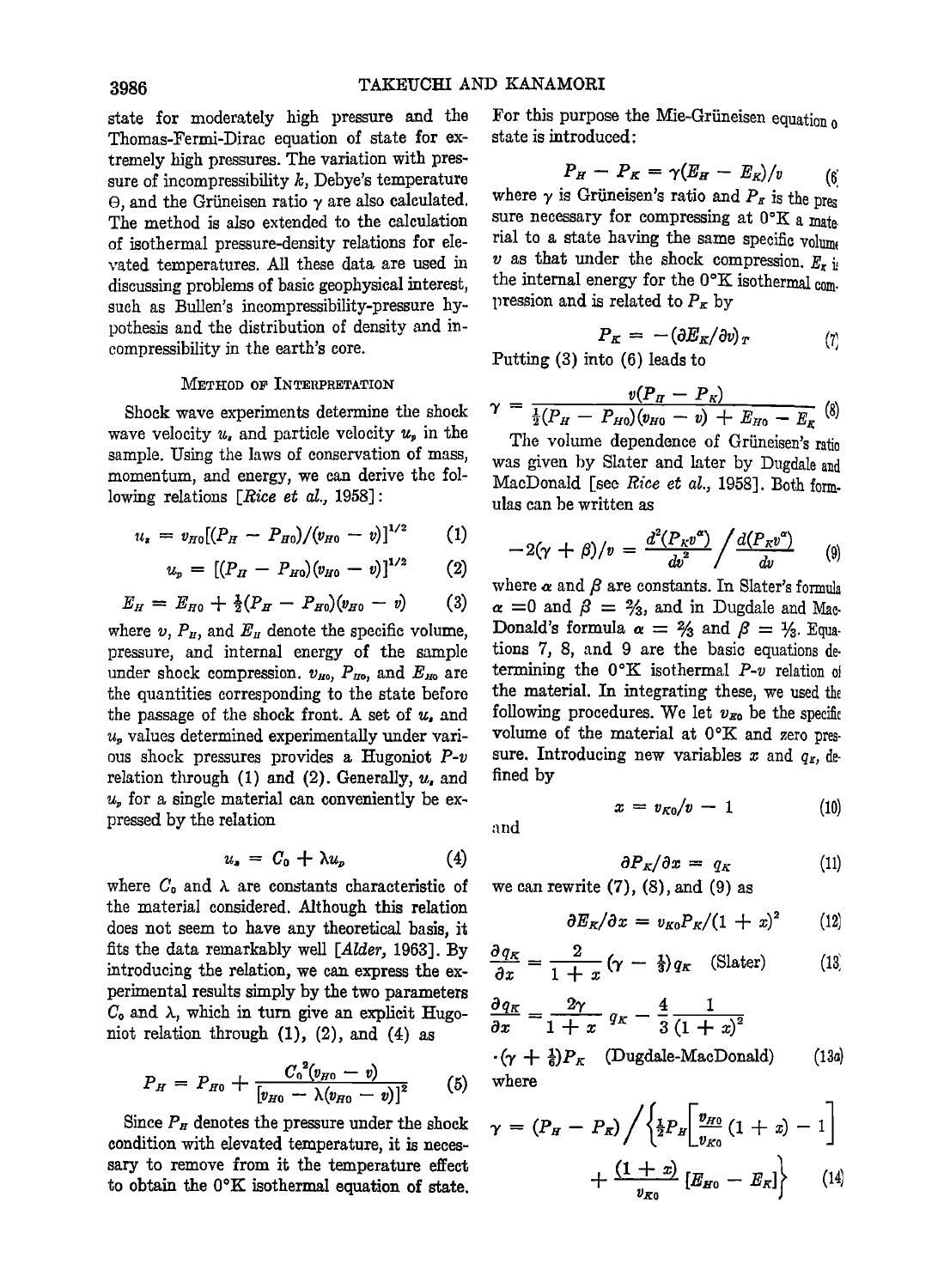**Equations 11, 12, 13 (or 13a), and 14 form a**  set of differential equations to determine  $E_{\mathbf{x}}$ ,  $P_{\mathbf{x}}$ ,  $q_{\boldsymbol{\kappa}}$ , and  $\gamma$ . In these equations,  $P_{\boldsymbol{\kappa}}$  is experimen**tally determined as in (5) and can be explicitly written by using the new variable x as** 

$$
P_H = \frac{C_0^2}{v_{H0}} (1+x)
$$

$$
\frac{x + (1 - v_{K0}/v_{H0})}{[x(1 - \lambda) + 1 - \lambda(1 - v_{K0}/v_{H0})]^2}
$$
(15)

 $E_{\text{E0}}$  is the internal energy in the normal state **(20øG, 1 arm) and can be calculated by Debye's formula** 

$$
E_{H0} = \frac{3KTN_0}{w} u\left(\frac{\Theta}{T}\right) \tag{16}
$$

where  $K, N_0, w$ , and  $\Theta$  are Boltzmann's constant, **Avogadro's number, atomic weight, and Debye's**   $temperature$ , respectively. The function  $u$  is **given by** 

$$
u(x) = \frac{3}{x^3} \int_0^x \frac{\xi^3}{e^{\xi} - 1} d\xi \qquad (17)
$$

**which is tabulated in a number of textbooks**  [see, e.g., *Knopoff*, 1963].

The value of  $v_{\text{xo}}$  is not known at first but can be estimated in the following manner. Because the difference between  $v_{H_0}$  and  $v_{H_0}$  is due to thermal expansion,  $v_{\kappa 0}$  can be written as

$$
v_{K0} = v_{H0} \left( 1 - \int_0^{293} \alpha \, dT \right) \qquad (18)
$$

where  $\alpha$  is the thermal expansion coefficient. Introducing the thermodynamical relation

$$
\alpha = \gamma C/kv \qquad (19)
$$

**where C and k denote the specific heat at constant pressure and the adiabatic incompressi**bility, and making use of the fact that  $\gamma$ , k, and v all vary slowly with temperature, we can write **(18) •s** 

$$
v_{E0} \approx v_{H0} \left( 1 - \frac{\gamma_{H0}}{k_{H0} v_{H0}} \int_0^{293} C \, dT \right) \approx v_{H0} \left( 1 - \frac{\gamma_{H0} E_{H0}}{k_{H0} v_{H0}} \right) \tag{20}
$$

In the last equation in (20), we neglect a small **difference between the specific heat at constant**  pressure and constant volume. For all the ele**ments except iron, we used the thermodynami**cally determined values of  $\gamma$  listed by *McQueen* **and Marsh [1960]. For iron we used the relation** 

$$
\gamma_{H0}=2\lambda-1 \qquad \qquad (21)
$$

**The value thus obtained is 2.16, which is close to the experimentally determined value 1.95 given by Al'tshuler et al. [1958]. The vaIues of kso are estimated for the foot of the Hugoniot curve, namely,** 

$$
k_{H0} = -v_{H0} \left( \frac{\partial P_H}{\partial v} \right)_{v_H} = \frac{C_0^2}{v_{H0}} \qquad (22)
$$

Given all these values  $v_{\pi_0}$  can readily be esti**mated.** 

**The initial conditions necessary for the integration of (11), (12), and (13) are** 

$$
P_K = 0 \t E_K = 0 \t at \t x = 0 \t (23)
$$
  

$$
q_K = C_0^2 / v_{H0}
$$

**The first and second conditions are evident, but the third condition which gives the initial slope**  of  $P<sub>\kappa</sub>$  might require explanation. Although there **is no theoretical estimation of the initial slope**  of the  $P_{\kappa}$  curve, the initial slope of the Hugoniot  $P_{\mu}$  probably approximates it closely, because at **the foot of the Hugoniot the temperature is not greatly raised and we can neglect a small dif**ference between the isothermal  $\partial P_{\kappa}/\partial v$  and adiabatic  $\partial P_{\mu}/\partial v$  slope. The slope at the foot of the Hugoniot is, as shown in  $(22)$ ,  $C_0^3/V_{\text{10}}$ , which is now used as the initial value of  $q<sub>\mathbf{r}</sub>$ . We can avoid the estimation of  $v_{\kappa_0}$  as in (18) by starting our numerical integration from  $v = v_{H_0}$ . In this case, however, we must estimate  $P_{\kappa}$  and  $E_{\kappa}$  at  $v = v_{\kappa_0}$ , which are not zero, and in esti**mating them we must use approximations such as are used in (18)-(20).** 

 $\approx v_{H0} \left( 1 - \frac{\gamma_{H0} E_{H0}}{k_{H0} v_{H0}} \right)$  (20) then with the Dugdale-MacDonald formula. <br>the constants in the calculations are su **We numerically integrate for Pc, Cu, Zn, Ag, Cd, Au, and Pb using the data of Al'tshuler et al. [1958] and for Ag, Au, Cd, Co, Cr, Cu, Mo, Ni, Pb, Sn (gray), Sn (white), Th, Ti, T1, V, W, and Zn using the data of McQueen and Marsh [1960]. The integrations for each metal are made twice, first with the Slater formula and the constants in the calculations are summarized in Table 1.** 

> **In Table 2 to 4, part of the results obtained by using the data of AI'tshuler et al. are given.**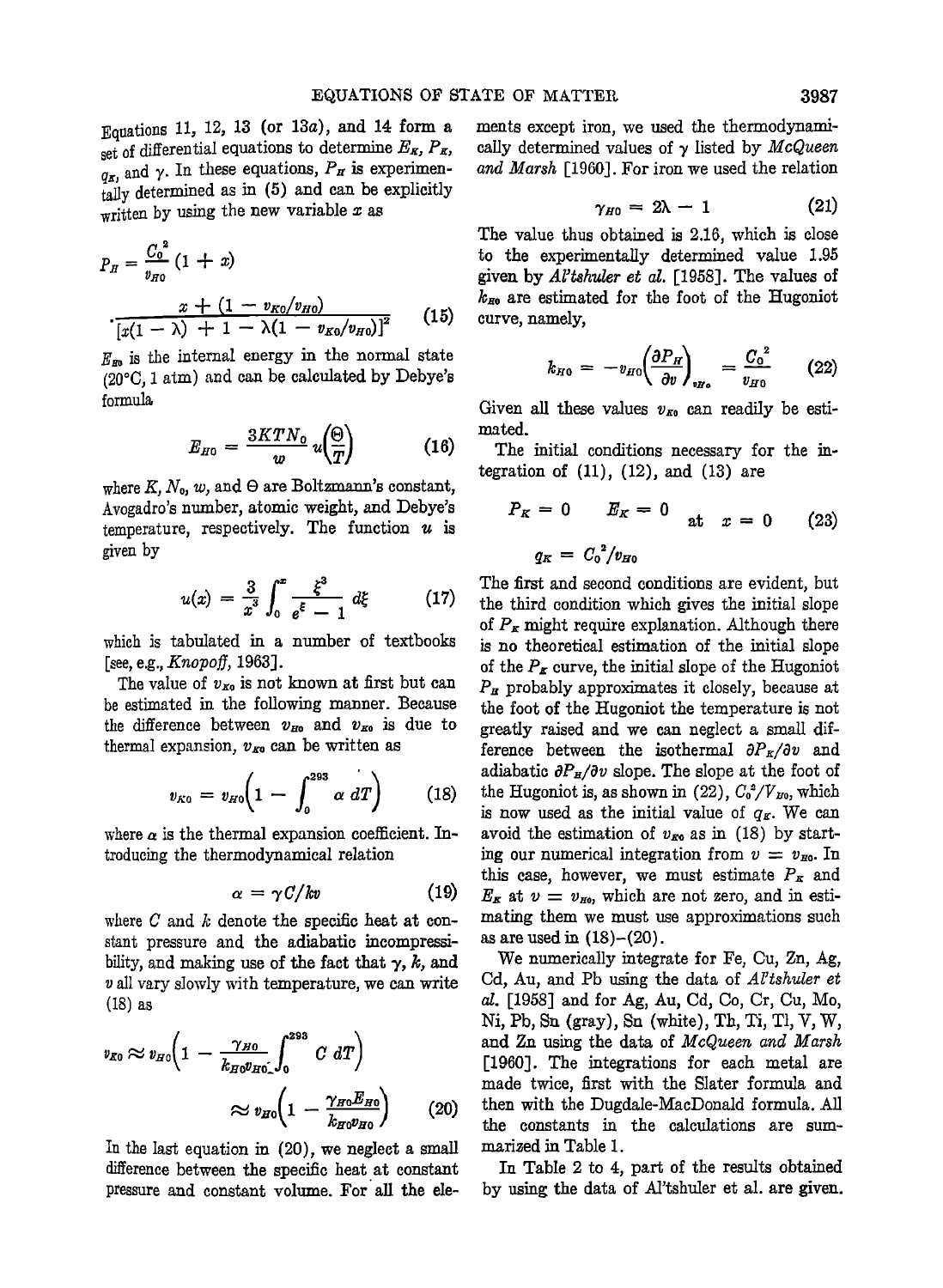# TAKEUCHI AND KANAMORI

| 3988 |  |
|------|--|
|      |  |

| TABLE 1. Summary of Constants Used in the Calculation |  |
|-------------------------------------------------------|--|
|                                                       |  |

|             | z  | w      | $\gamma_{H\text{0}}{}^*$ | $C_0, \dagger$<br>km/sec | λţ    | $E_{H0}$<br>$108$ ergs | $v_{H0}$ , †<br>$\text{cm}^3/\text{g}$ | $\Theta_0$<br>°K |
|-------------|----|--------|--------------------------|--------------------------|-------|------------------------|----------------------------------------|------------------|
| Ag          | 47 | 107.88 | 2.55                     | 3.3                      | 1.54  | 5.03                   | 0.09533                                | 225              |
| Αu          | 79 | 197.0  | 3.29                     | 3.15                     | 1.47  | 2.98                   | 0.0518                                 | 165              |
| $_{\rm Cd}$ | 48 | 112.41 | 2.32                     | 2.65                     | 1.48  | 4.35                   | 0.116                                  | 300              |
| Cu          | 29 | 63.54  | 2.00                     | 3.9                      | 1.46  | 6.24                   | 0.112                                  | 445              |
| Fe          | 26 | 55.85  | 2.16                     | 3.8                      | 1.58  | 6.88                   | 0.127                                  | 467              |
| Pb          | 82 | 207.21 | 2.77                     | 2.3                      | 1.27  | 3.12                   | 0.0882                                 | 94.5             |
| Zn          | 30 | 65.38  | 2.45                     | 3.2                      | 1.45  | 7.38                   | 0.140                                  | 308              |
| Ag          | 47 | 107.88 | 2.55                     | 3.243                    | 1.586 | 5.09                   | 0.0953                                 | 215              |
| Au          | 79 | 197.00 | 3.29                     | 3.075                    | 1.560 | 2.96                   | 0.0520                                 | 170              |
| $_{\rm Cd}$ | 48 | 112.41 | 2.32                     | 2.443                    | 1.671 | 5.56                   | 0.1157                                 | 120              |
| Co          | 27 | 58.94  | 1.97                     | 4.748                    | 1.330 | 7.34                   | 0.1134                                 | 385              |
| $_{\rm Cr}$ | 24 | 52.01  | 1.19                     | 5.217                    | 1.465 | 7.47                   | 0.1408                                 | 460              |
| Cu          | 29 | 63.54  | 2.00                     | 3.958                    | 1.497 | 7.52                   | 0.1124                                 | 315              |
| Mo          | 42 | 95.95  | 1.52                     | 5.157                    | 1.238 | 4.54                   | 0.0980                                 | 380              |
| Ni          | 28 | 58.71  | 1.83                     | 4.646                    | 1.445 | 7.48                   | 0.1129                                 | 375              |
| Pb          | 82 | 207.21 | 2.77                     | 2.028                    | 1.517 | 3.15                   | 0.0882                                 | 88               |
| Sn          | 50 | 118.70 | 2.11                     | 2.640                    | 1.476 | 4.35                   | 0.1374                                 | 260              |
|             |    |        |                          |                          |       | 4.92                   |                                        | 170              |
| Th          | 90 | 232.05 | 1.26                     | 2.132                    | 1.278 | 2.77                   | 0.0856                                 | 100              |
| Ti          | 22 | 47.90  | 1.09                     | 4.779                    | 1.089 | 9.08                   | 0.2217                                 | 380              |
| Tl          | 81 | 204.39 | 2.25                     | 1.859                    | 1.515 | 3.16                   | 0.0845                                 | 96               |
| $\mathbf v$ | 23 | 50.95  | 1.29                     | 5.108                    | 1.210 | 8.43                   | 0.1639                                 | 390              |
| W           | 74 | 183.86 | 1.54                     | 4.005                    | 1.268 | 2.02                   | 0.0522                                 | 310              |
| Zn          | 30 | 65.38  | 2.45                     | 3.050                    | 1.559 | 8.19                   | 0.1400                                 | 234              |

**\* From McQueen and Marsh [1960].** 

**f** For the top set, from Al'tshuler et al.  $[1958]$ ; for the bottom set, from McQueen and Marsh  $[1960]$ .

**\$ For the top set, from Kittel [1956]; for the bottom set, from Launay [1956].** 

|               | Dugdale-MacDonald |             |                  |           |                             |          | Slater      |               |                  |           |                          |          |             |
|---------------|-------------------|-------------|------------------|-----------|-----------------------------|----------|-------------|---------------|------------------|-----------|--------------------------|----------|-------------|
| $V_{K0}$<br>v | $P_H$<br>Mb       | $P_K$<br>Мb | k,<br>Mb         | $\gamma$  | $E_{K_2}$<br>$10^{10}$ ergs | Θ,<br>°K | $T_H$<br>°K | $P_{K}$<br>Мb | k,<br>Mb         | $\gamma$  | $E_K,$<br>$10^{10}$ ergs | Θ,<br>°Κ | $T_H$<br>°Κ |
| 1.00          | 0.01              | $\bf{0}$    |                  | 1.14 2.57 | $\bf{0}$                    | 225      | 300         | 0             |                  | 1.14 2.57 | 0                        | 225      | 300         |
| 1.10          | 0.16              | 0.15        |                  | 1.96 2.00 | 0.06                        | 283      | 430         | 0.14          |                  | 1.91 2.31 | 0.06                     | 287      | 440         |
| 1.20          | 0.38              | 0.35        |                  | 2.81 1.54 | 0.23                        | 327      | 740         | 0.35          |                  | 2.79 1.80 | 0.22                     | 341      | 780         |
| 1.30          | 0.69              | 0.62        |                  | 3.82 1.66 | 0.52                        | 372      | 1,600       | 0.61          | 3.81 1.76        |           | 0.51                     | 393      | 1,600       |
| 1.40          | 1.13              | 0.94        |                  | 5.12 1.70 | 0.91                        | 422      | 3,300       | 0.94          |                  | 5.06 1.75 | 0.90                     | 448      | 3,500       |
| 1.50          | 1.73              | 1.35        | 6.69 1.67        |           | 1.42                        | 474      | 6,400       | 1.34          | 6.58 1.71        |           | 1.41                     | 505      | 6,600       |
| 1.60          | 2.59              | 1.84        |                  | 8.54 1.62 | 2.04                        | 527      | 12,000      | 1.81          |                  | 8.35 1.66 | 2.02                     |          | 563 12,000  |
| 1.70          | 3.80              |             | 2.42 10.67 1.57  |           | 2.78                        |          | 580 22,000  |               | 2.38 10.39 1.60  |           | 2.74                     |          | 621 21,000  |
| 1.80          | 5.54              |             | 3.10 13.09 1.53  |           | 3.62                        |          | 634 35,000  |               | 3.04 12.08 1.56  |           | 3.57                     |          | 680 36,000  |
| 1.90          | 8.07              |             | 3.88 15.80 1.49  |           | 4.58                        |          | 688 57,000  |               | 3.79 15.25 1.51  |           | 4.51                     |          | 739 62,000  |
| 2.00          | 11.88             |             | 4.76 18.81 1.45  |           | 5.64                        | 742      |             |               | 4.65 18.08 1.47  |           | 5.55                     | 797      |             |
| 2.10          | 17.79             |             | 5.76 22.12 1.41  |           | 6.82                        | 795      |             |               | 5.60 21.16 1.43  |           | 6.70                     | 856      |             |
| 2.20          | 27.43             |             | 6.87 25.72 1.38  |           | 8.10                        | 849      |             |               | 6.66 24.50 1.39  |           | 7.94                     | 914      |             |
| 2.30          | 44.21             |             | 8.10 29.60 1.33  |           | 9.49                        | 901      |             |               | 7.83 28.07 1.34  |           | 9.29                     | 971      |             |
| 2.40          | 76.31             |             | 9.44 33.75 1.29  |           | 10.98                       | 953      |             |               | 9.10 31.86 1.30  |           | 10.73                    | 1027     |             |
| 2.50          | 147.3             |             | 10.91 38.15 1.25 |           | 12.58                       | 1004     |             |               | 10.48 35.84 1.25 |           | 12.26                    | 1082     |             |
| 2.60          | 348.3             |             | 12.50 42.76 1.20 |           | 14.27                       | 1053     |             |               | 11.97 39.97 1.20 |           | 13.89                    | 1135     |             |
| 2.70          | 1,320             |             | 14.20 47.55 1.15 |           | 16.06                       | 1101     |             |               | 13.56 44.22 1.15 |           | 15.59                    | 1186     |             |
| 2.80          | 67,766            |             | 16.02 52.50 1.09 |           | 17.94                       | 1147     |             |               | 15.24 48.56 1.09 |           | 17.39                    | 1236     |             |

**TABLE 2. Summary of Calculation for Silver**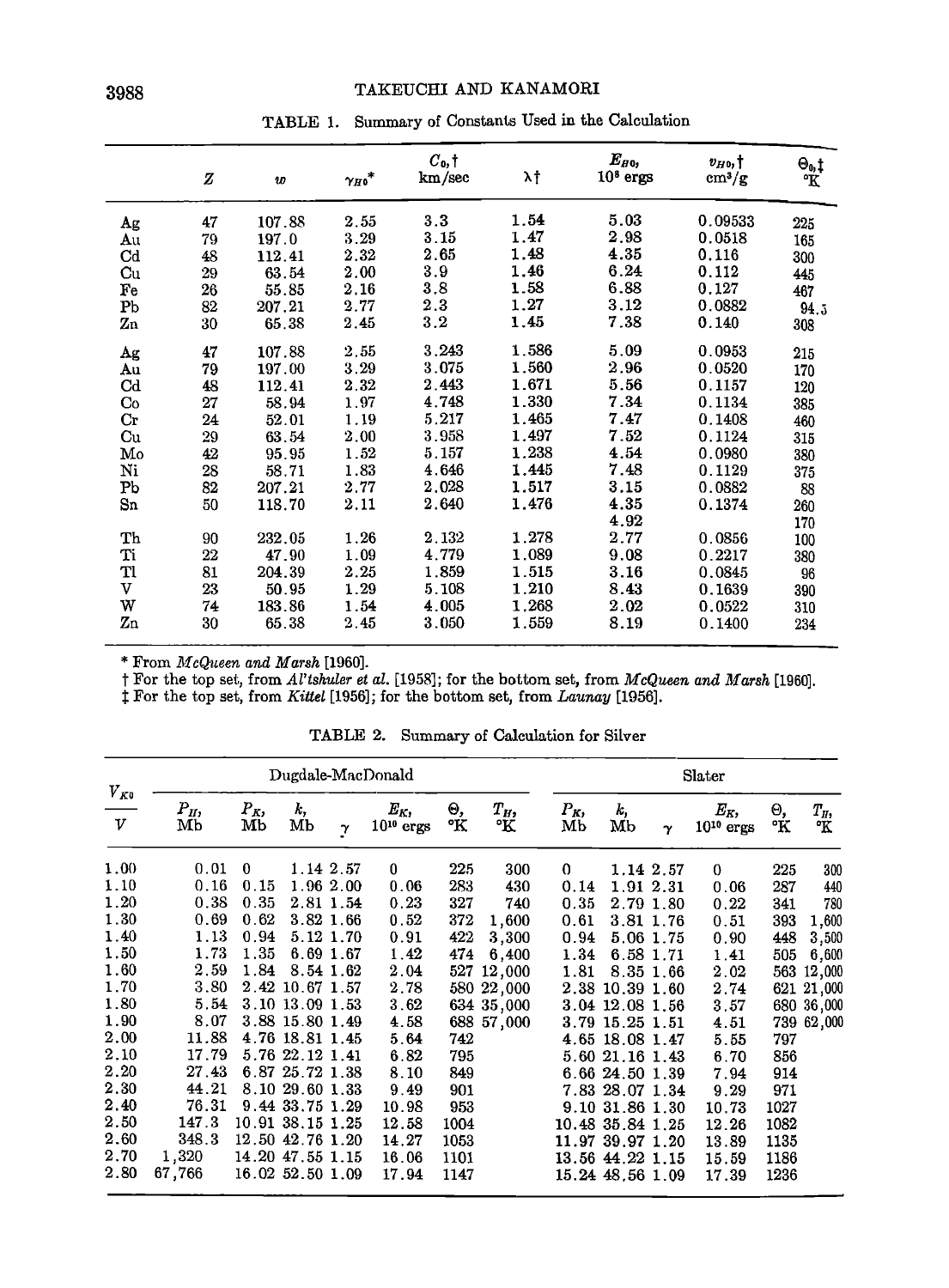|               |                |              | Dugdale-MacDonald                    |                        |                         |              |                  | Slater        |                                      |                        |                           |              |                   |
|---------------|----------------|--------------|--------------------------------------|------------------------|-------------------------|--------------|------------------|---------------|--------------------------------------|------------------------|---------------------------|--------------|-------------------|
| $V_{K0}$<br>V | $P_H$<br>Mb    | $P_K$<br>Mb  | k,<br>Mb                             | $\gamma$               | $E_K$<br>$10^{10}$ ergs | Θ,<br>°Κ     | $T_H$ ,<br>°Κ    | $P_{K}$<br>Mb | k,<br>MЬ                             | γ                      | $E_K$ ,<br>$10^{10}$ ergs | Θ,<br>°Κ     | $T_H$<br>°K       |
| 1.00          | 0.01<br>0.16   | 0<br>0.14    |                                      | 1.14 2.18<br>1.90 2.20 | $\mathbf{0}$<br>0.07    | 467<br>580   | 290              | 0             |                                      | 1.14 2.18              | $\bf{0}$                  | 467          | 290               |
| 1.10<br>1.20  | 0.38           | 0.35         |                                      | 2.86 1.80              | 0.30                    | 688          | 400<br>670       | 0.14<br>0.34  |                                      | 1.86 2.51<br>2.84 2.04 | 0.07<br>0.29              | 587<br>717   | 400<br>690        |
| 1.30<br>1.40  | 0.70<br>1.16   | 0.62<br>0.96 |                                      | 3.98 1.74<br>5.37 1.73 | 0.68<br>1.22            | 792<br>900   | 1,300<br>2,600   | 0.61<br>0.95  |                                      | 3.96 1.83<br>5.31 1.78 | 0.67<br>1.20              | 835<br>954   | 1,300<br>2,700    |
| 1.50<br>1.60  | 1.81<br>2.75   | 1.39<br>1.91 |                                      | 7.06 1.71<br>9.06 1.67 | 1.92<br>2.77            | 1014<br>1130 | 5,100<br>9,400   | 1.37<br>1.88  |                                      | 6.93 1.75<br>8.85 1.71 | 1.89<br>2.74              | 1077<br>1205 | 5,100<br>10,000   |
| 1.70<br>1.80  | 4.11<br>6.14   |              | 2.52 11.40 1.63<br>3.25 14.07 1.59   |                        | 3.79<br>4.97            | 1249<br>1370 | 16,000<br>30,000 | 2.48<br>3.19  | 11.08 1.67<br>13.63 1.62             |                        | 3.74<br>4.90              | 1334<br>1466 | 17,000<br>29,000  |
| 1.90<br>2.00  | 9.23<br>14.10  |              | 4.09 17.10 1.56<br>5.05 20.49 1.52   |                        | 6.31<br>7.82            | 1492<br>1614 | 50,000<br>85,000 | 4.92          | 4.00 16.50 1.58<br>19.68 1.53        |                        | 6.21                      | 1598         | 50,000            |
| 2.10          | 22.18<br>36.58 |              | 6.14 24.23 1.48<br>7.36 28.32 1.43   |                        | 9.49<br>11.32           | 1737         | 150,000          |               | 5.97 23.18 1.49                      |                        | 7.68<br>9.31              | 1731<br>1863 | 87,000<br>140,000 |
| 2.20<br>2.30  | 64.95          |              | 8.72 32.75 1.39                      |                        | 13.31                   | 1858<br>1978 |                  |               | 7.13 26.98 1.44<br>8.42 31.06 1.39   |                        | 11.08<br>13.01            | 1995<br>2124 |                   |
| 2.40<br>2.50  | 130.5<br>332.1 |              | 10.21 37.49 1.34<br>11.84 42.50 1.28 |                        | 15.46<br>17.76          | 2096<br>2212 |                  |               | 9.83 35.39 1.34<br>11.37 39.93 1.28  |                        | 15.08<br>17.30            | 2251<br>2375 |                   |
| 2.60<br>2.70  | 1,535<br>9,859 |              | 13.61 47.76 1.22<br>15.51 53.20 1.16 |                        | 20.22<br>22.82          | 2323<br>2430 |                  |               | 13.03 44.63 1.22<br>14.80 49.45 1.16 |                        | 19.66<br>22.14            | 2495<br>2610 |                   |

**TABLE 3. Summary of Calculation for Iron** 

**Other results obtained will be given elsewhere.**  The  $P_{\kappa}$ - $\rho$  (= 1/v) relations for seven metals **thus obtained are shown in Figures 1 to 7.** 

As is easily seen from  $(5)$ ,  $P<sub>H</sub>$  becomes infinitely large when  $v$  reaches the value  $V_{I0}$  $(\lambda -1)/\lambda$ . The physical significance of this is **not clear [Alder, 1963], but the function cannot be integrated beyond this limit. As the value of X is around !.5 for most of the metals, this limit**  is set at  $v \approx 0.3v_{H_0}$  or  $x \approx 2$ . In the present **study, we assumed that the linear relation (4)** 

**TABLE 4. Comparison of the Result for Iron with the Result Obtained by Al'tshuler et al. [1958]** 

| г,<br>V | Al'tshuler et al.<br>[1958] | $P_{\kappa}$ , Mb<br>Dugdale-MacDonald Slater |      |
|---------|-----------------------------|-----------------------------------------------|------|
| 1.25    | 0.463                       | 0.47                                          | 0.47 |
| 1.30    | 0.600                       | 0.62                                          | 0.61 |
| 1.35    | 0.761                       | 0.78                                          | 0.77 |
| 1.40    | 0.942                       | 0.96                                          | 0.95 |
| 1.45    | 1.154                       | 1.17                                          | 1.15 |
| 1.50    | 1.358                       | 1.39                                          | 1.37 |
| 1.55    | 1.613                       | 1.64                                          | 1.62 |
| 1.60    | 1.880                       | 1.91                                          | 1.88 |
| 1.65    | 2.174                       | 2.20                                          | 2.17 |
| 1.70    | 2.484                       | $2.52\,$                                      | 2.48 |
| 1.75    | 2.822                       | 2.87                                          | 2.82 |

was valid at the high pressures not covered by the experiment, and we integrated up to  $v \approx$  $v_{\mu_0}$  ( $\lambda$  -1)/ $\lambda$ , where the volume was about onethird of the initial value. It should be noted that **•his is just an extrapolation. The Hugoniot at 4 Mb, say, is almost certainly in the melting**  range, which means that different  $C_0$  and  $\lambda$ **should be used.** 

### VARIATION OF  $\gamma$ ,  $\Theta$ , and Temperature

The Grüneisen ratio  $\gamma$  has been determined as **:t timerion of volume by using (14). The varialion with volume of the Debye temperature O can also be determined by integrating' the basic formula. [see Knopoff, 1963].** 

$$
\gamma = -(v/\Theta)(d\Theta/dv) \tag{24}
$$

Tables 2 and 3 include the variation of  $\gamma$  and  $\Theta$ **thus obtained.** 

**Having determined the values of**  $P_{\kappa}$ **,**  $\gamma$ **, and**  $\Theta$ **as functions of volume, we can calculate the •emperature along the Hugoniot as well as the thermal pressure, pressure necessary to offset the effect of thermal expansion, from which in turn, if necessary, isotherms at arbitrary temperatures can be obtained. The procedure is as**  follows. Combining the Mie-Grüneisen equation **of state with Debye's formula for the thermal**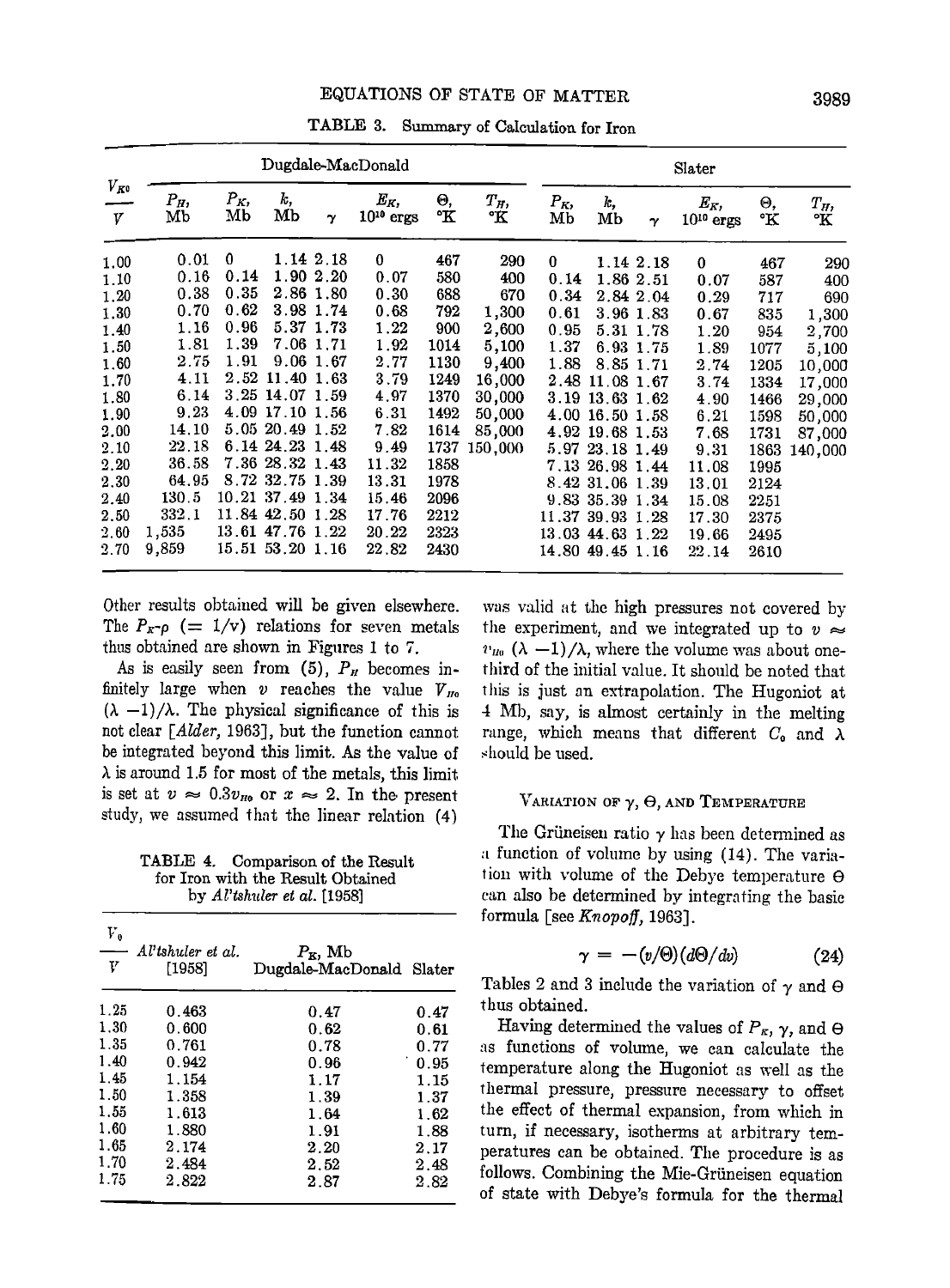

**Fig. 1.** Isotherms of silver shock wave data, Murnaghan-Birch model Thomas-Fermi-Dirac model.







Fig. 3. Isotherms of cadmium at  $0^{\circ}$ K.



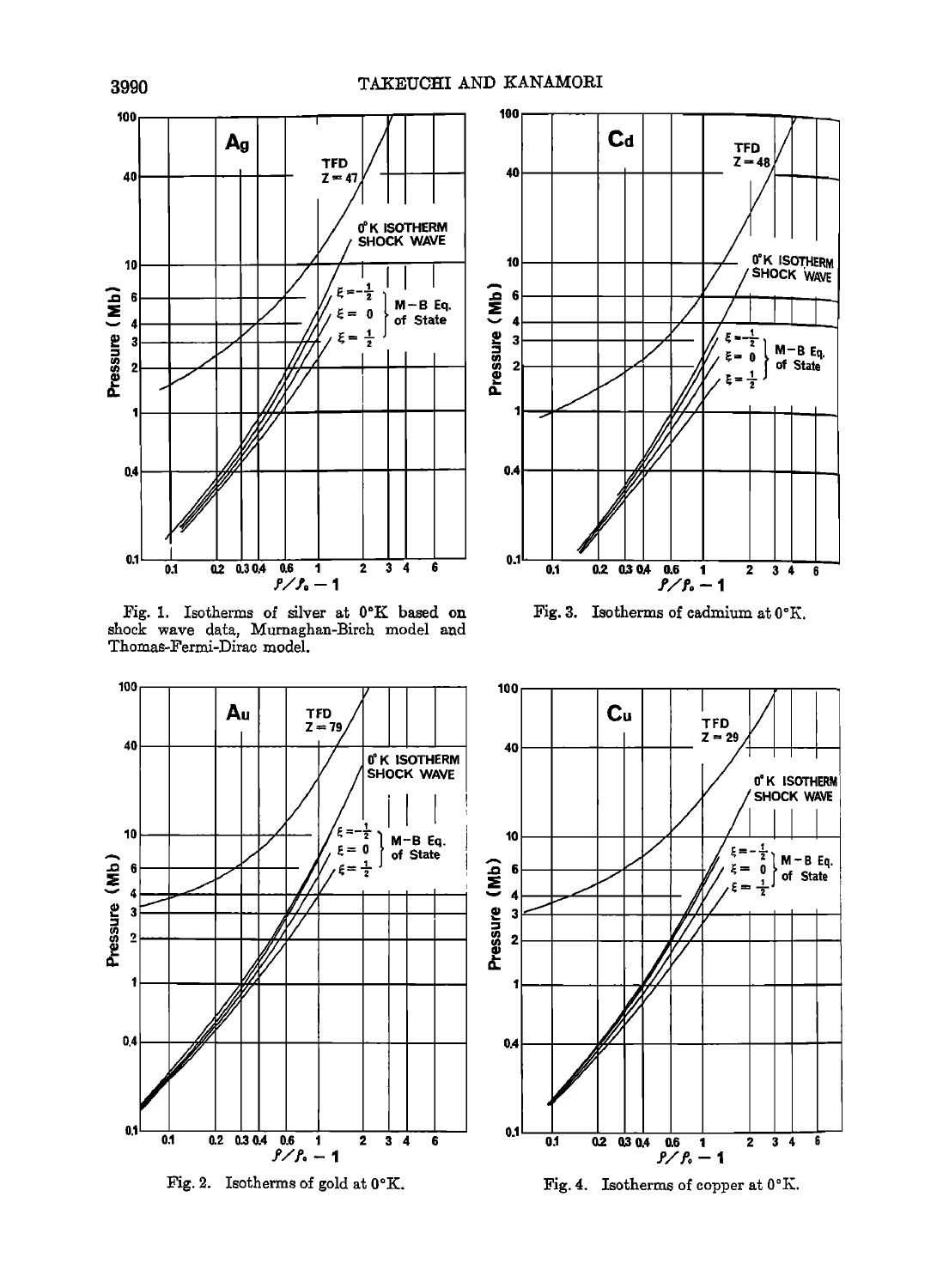

Fig. 5. Isotherms of iron at  $0^{\circ}$ K.



**Fig. ?. Isotherms of zinc at** 



Fig. 6. Isotherms of lead at  $0^{\circ}$ K.

**energy, we obtain** 

$$
P - P_K = (\gamma/v)3N_0K(T/w)u(\Theta/T) \qquad (25)
$$

**where P is the pressure necessary to compress a material to the state having specific volume at temperature T. Since**  $P_{\pi}$ **,**  $\gamma$ **, and**  $\Theta$  **are all known as functions of v, the isotherm at temperature T can be calculated by adding the right-hand**  side of (25) to  $P<sub>K</sub>$ . Similarly, T along the Hugoniot can be determined by equating  $P<sub>H</sub>$  to  $P$  in  $(25)$  and solving it for T. The values of T thus **determined are given in Tables 2, 3, and 4.** 

## **DISCUSSION OF THE RESULTS**

In Table 4, the result obtained here for iron **is compared with that obtained by Al'tshuler**  et al. [1958] in which the Grüneisen ratio is **experimentally determined. The agreement of the present result with that of Al'tshuler et al. is remarkable. No such comparison can be made for other metals because of lack of experimen**tally determined values of Grüneisen's ratio at high pressures. However, the close agreement **found for iron implies the appropriateness of the present method for the interpretation of the**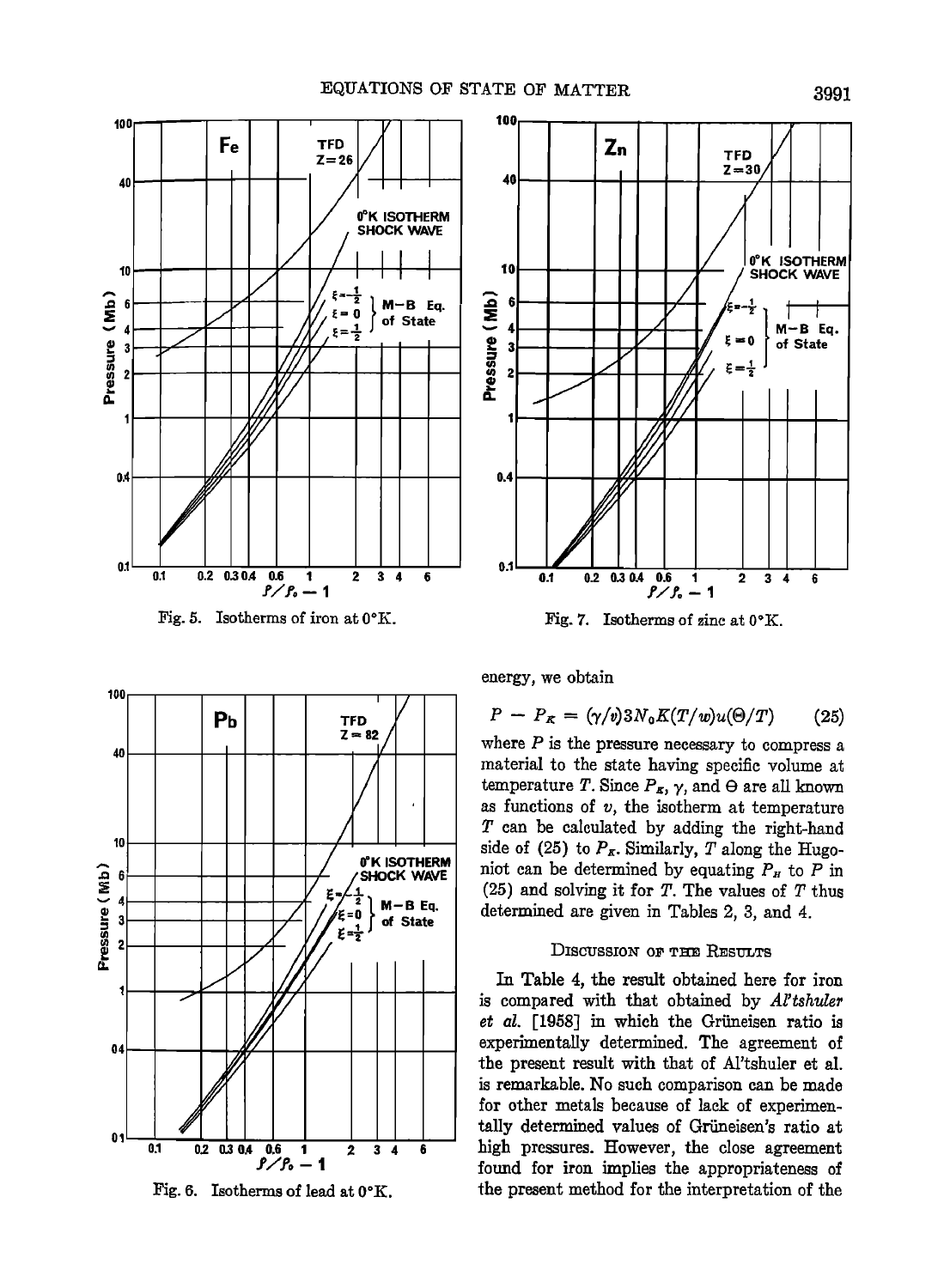Hugoniot relations for other metals. Also, the **difference between the results based on the Dugdale-MacDonald formula and the Slater formula is negligible. For Ag, Au, Cd, Cu, Pb, and Zn, the calculation was based on the data of both Al'tshuler et al. and McQueen and Marsh. Although the discrepancy between the results from the two sets of data is small for Ag, Au, Cu, and Zn, appreciable differences were observed for Cd and Pb. This result is not un**expected because the values of  $C_0$  and  $\lambda$ , which **mainly determine the equation of state, differ**  considerably (Table 1). For the above six,  $P_{\pi}$ -v **curves in Figures ! to 7 are from the data of Al'tshuler et aI.** 

The equations of state at  $0^{\circ}$ K calculated here are compared with the Murnaghan-Birch and **Thomas-Fermi-Dirac equations of state. The**  Murnaghan-Birch equations of state are calculated for  $\xi = -\frac{1}{2}$ , 0,  $\frac{1}{2}$ . The Thomas-Fermi-**Dirac equations represented here are based on the calculations of Metropolis and Reitz [1951],**  who determined the potential function  $\psi$  as a **function of nondimensional radius x and gave**  the value  $\psi(x_0)$  at the outer boundary of atoms **xo. Using these values, we get pressure P and den** $sity \rho$  of an element with atomic number  $Z$ :

$$
P = \frac{Z^2 e^2}{10\pi\mu^4} \left[ \left( \frac{\psi(x_0)}{x_0} \right)^{1/2} + \epsilon \right]^5
$$

$$
\cdot \left[ 1 - \frac{5\epsilon/\psi}{(\psi(x_0)/x_0)^{1/2} + \epsilon} \right]
$$

$$
\rho = 3Z M_p / 2\pi (\mu x_0)^3
$$
(26)

where  $e$  and  $M<sub>p</sub>$  are the electron charge and mass of proton, respectively, and  $\mu$  and  $G$  are **constan{s given by** 

$$
\mu = 0.46848Z^{-1/3}
$$
\n
$$
G = 0.21178Z^{-2/3}
$$
\n(27)

**P-p curves lhus calculated for elements of atomic**  numbers  $Z = 14, 29, 33, 49, 61,$  and  $92$  are given **in Figure 8. The P-p re!aiions for the metals studied here are obtained by graphical**  polation.

Comparison of the 0°K isotherm obtained here **for various metals with P-p relations based on the Murnaghan-Birch and Thomas-Fermi-Dirac**  models are shown in Figures 1 to 7. It can be seen **that at lower pressures the Mumaghan-Birch** 



**Fig. 8. Pressure-density relationships for the**  Thomas-Fermi-Dirac model of elements at 0°K.

curves with  $\xi = 0 \approx -\frac{1}{2}$  fit the P- $\rho$  relations **of all the metals except titanium, for which the**  P- $\rho$  curve is approximated by a Murnaghan-Birch curve with  $\xi = \frac{1}{2}$ . In other words, al**though the Murnaghan-Birch equation of state**  with  $\xi = 0$  does not approximate the equations of state of all the metals studied here as it does for a number of alkali metals [*Birch*, 1952], the equation of state having a small second-order coefficient  $\xi$  is quite appropriate for most of them. This second-order coefficient  $\xi$  may vary **from one metal to another, and it can be said that the equation of state of metals can essendally be determined by the two material con**stants,  $k_{H0}$  and  $\xi$ . For some metals, such as Ag, Cr, and Fe, it can be seen that the 0°K isotherm would deviate from the Murnaghan-Birch curve **and merge into the Thomas-Fermi-Dirac curve at pressures a little higher than 100 Mb.** 

**In Figure 9, we compare calculated density and incompressibility of iron with those of the earth's core. Three density curves are calculated**  for temperatures 0°K, 3000°K, and 6000°K **by the method explained above. The temperature effect becomes small with increasing pressure. This figure shows that the density of the** 

 $\mathbf{I}$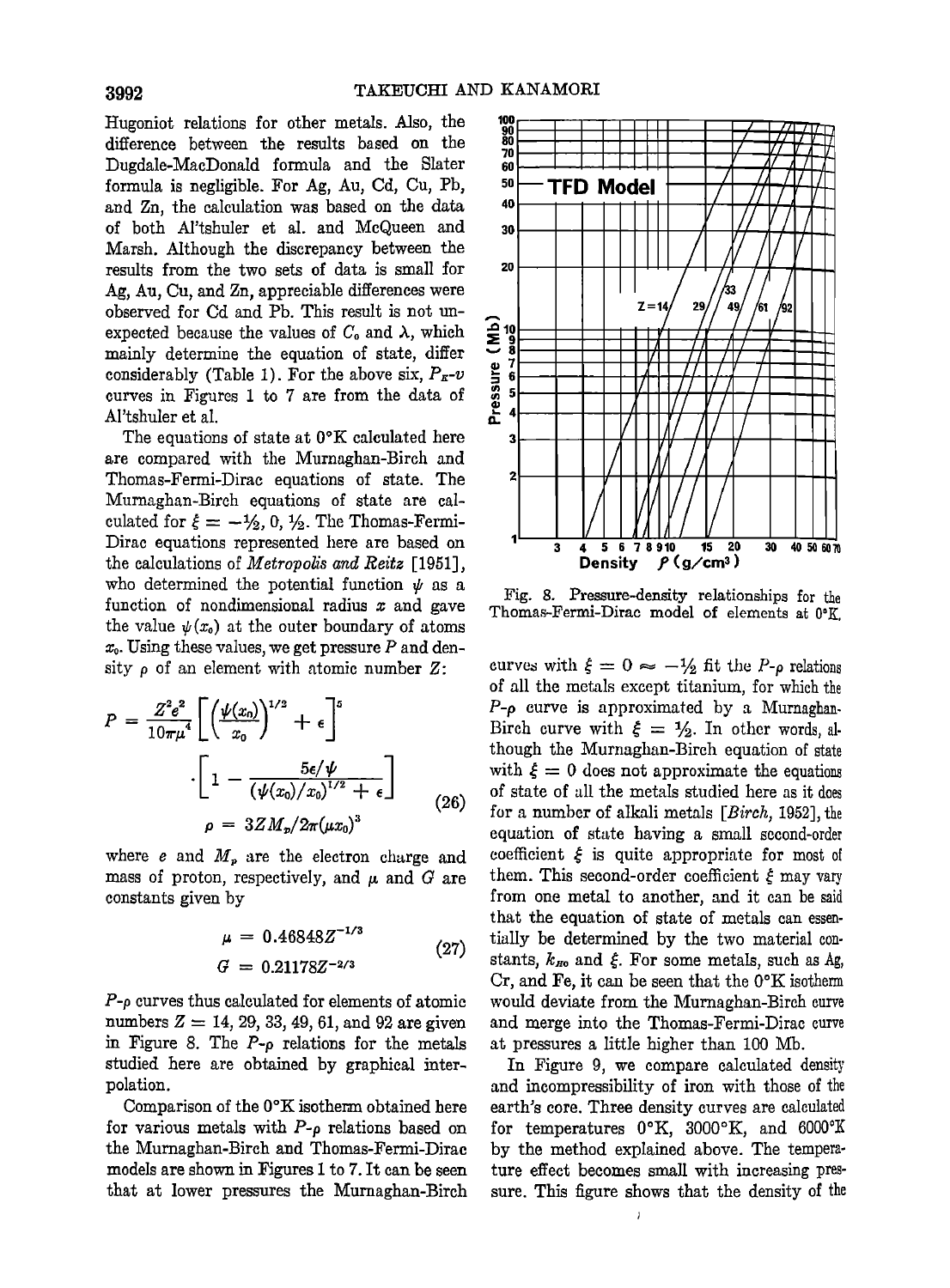

**Fig. 9. Comparison of density and incompressibility curves for iron with those for the earth's core. Density distribution is based on Birch's solution I.** 

earth's core is 1 to 1.5  $g/cm^3$  smaller than that **of iron at the pressure and temperature pre**vailing in the earth's core. The incompressibility curve of iron at  $0^{\circ}K$  is almost parallel to, and **about 1 Mb larger than, the incompressibility curve of the core. These results support the view [Knopoff and MacDonald, 1960] that the earth's core is composed of iron, silicon, and carbon.** 

**The incompressibility-pressure hypothesis advanced by Bullen [1949] can be tested on basis of the results obtained here. This hypothesis says that above a certain pressure the in**compressibility  $k$  is independent of the chemical **composition and depends only on the pressure. In Table 5 are listed the values of the incompressibility of the metals at 0øK and at pressures of 0, 1, and 4 Mb. The range of the variation of the values of ineompressibility among the**  metals studied here can be expressed by

$$
R = 2(k_{\text{max}} - k_{\text{min}})/(k_{\text{max}} + k_{\text{min}}) \qquad (28)
$$

where  $k_{\text{max}}$  and  $k_{\text{min}}$  are the maximum and

**TABLE 5. Incompressibilities of Metals (in Mb)** 

|                                                      |                               | $P_{\rm K}$ , Mb |          |
|------------------------------------------------------|-------------------------------|------------------|----------|
| Metal                                                | 0                             | 1                | 4        |
|                                                      | $Al$ 'tshuler et al. $[1958]$ |                  |          |
| Αg                                                   | 1.14                          | 5.35             | 16.2     |
| Au                                                   | 1.92                          | 6.69             | 16.8     |
| $_{\rm Cd}$                                          | 0.61                          | 4.36             | 13.9     |
| Cu                                                   | 1.36                          | 5.35             | 15.5     |
| Fe                                                   | 1.14                          | 5.52             | 16.8     |
| Pb                                                   | 0.60                          | 3.65             | 10.9     |
| Zn                                                   | 0.73                          | 4.44             | 13.8     |
|                                                      | McQueen and Marsh [1960]      |                  |          |
| Αg                                                   | 1.10                          | 5.47             | 16.8     |
| Au                                                   | 1.82                          | 6.13             | 17.9     |
| $_{\rm Cd}$                                          | 0.52                          | 5.00             | 16.3     |
| $\mathbf{C_0}$                                       | 1.99                          | 5.65             | 14.8     |
| $\rm Cr$                                             | 1.93                          | 6.14             | 16.6     |
| Cu                                                   | 1.39                          | 5.60             | 16.1     |
| Mo                                                   | 2.71                          | 6.14             | 14.6     |
| Ni                                                   | 1.91                          | 5.98             | 16.3     |
| Pb                                                   | 0.47                          | 4.29             | 13.9     |
| Sn (gray)                                            | 0.51                          | 4.21             | 13.4     |
| Sn (white)                                           | 0.51                          | 4.23             | 13.4     |
| Тh                                                   | 0.53                          | 3.55             | 10.7     |
| Ti                                                   | 1.03                          | 3.62             | 9.51     |
| Tl                                                   | 0.41                          | 4.21             | $13.7\,$ |
| v                                                    | 1.59                          | 4.77             | 12.4     |
| w                                                    | 3.07                          | 6.64             | 15.6     |
| Zn                                                   | 0.66                          | 4.76             | 15.2     |
|                                                      |                               |                  |          |
| $\frac{2(k_{\max} - k_{\min})}{\sum_{\min}$<br>$R =$ | 1.53                          | 0.61             | 0.61     |
| $k_{\max} + k_{\min}$                                |                               |                  |          |

**minimum values of the ineompressibility. R deereases very rapidly from 1.53 to 0.61 when the pressure increases from 0 to 1 Mb. However, R does not change appreciably at pressures higher**  than 1 Mb. Consequently, it is expected that **the ineompressibility might differ from one material to another by at least 60% even at 4 Mb,**  which is approximately the pressure at the **earth's center. The ineompressibility-pressure hypothesis might not be true in a strict sense, but**  the important conclusion derived from this hy**pothesis, namely that a solid inner core accounts for the 10% increase in compressional wave velocity at the inner core boundary, might still be valid for the following reason. If the inner core is not solid, its ineompressibility should be about 20% larger than that of the outer core. Since the ineompressibility of the outer core is, as mentioned earlier, close to the ineompressi**bility of iron, the incompressibility of the inner **core should be about 20% larger than that of**